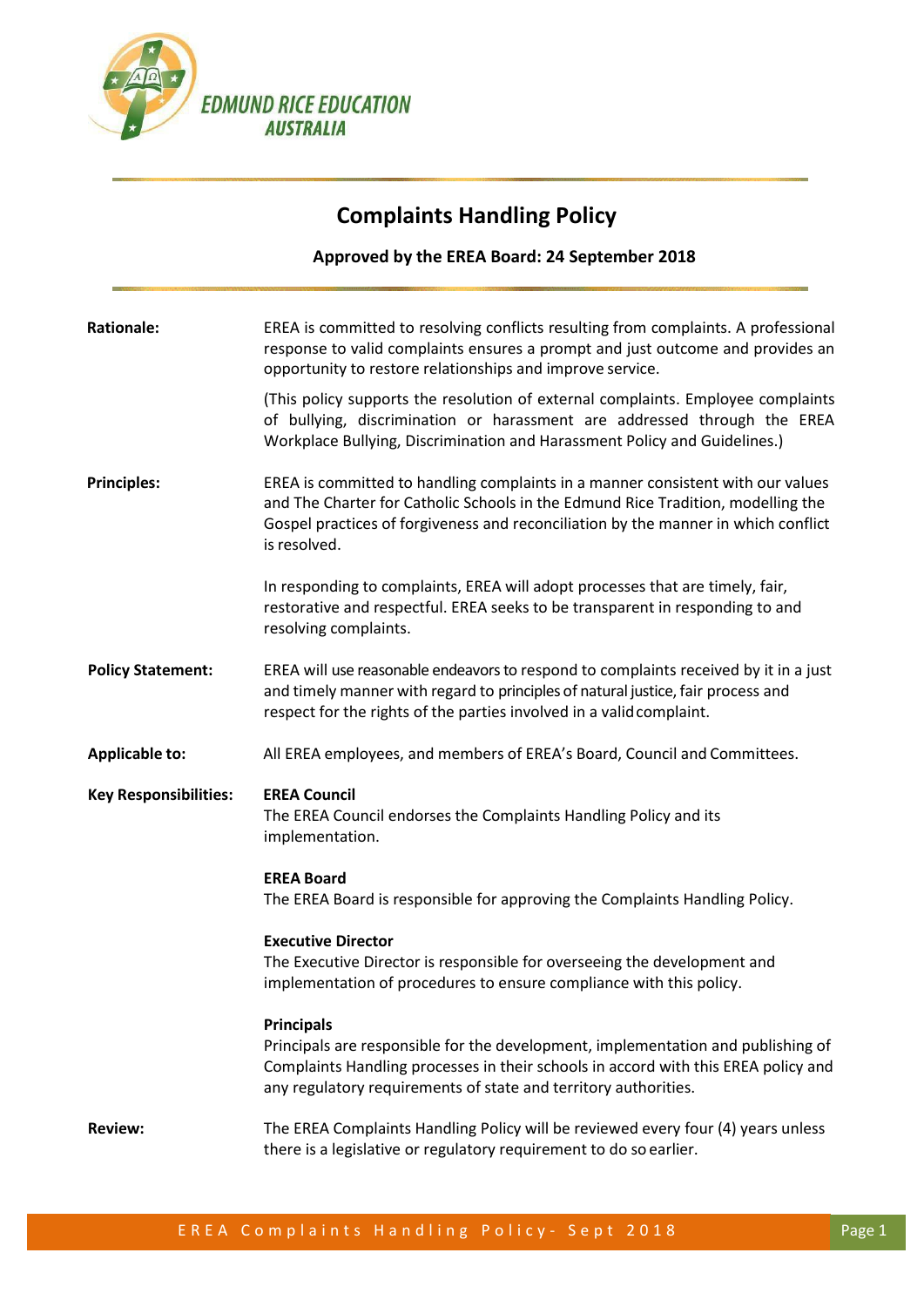#### **Related Information:** EREA Complaints Handling Program – *CompliSpace web enabled content* EREA Code of Conduct EREA Privacy Policy EREA Conflict of Interest Policy

E R E A C o m p l a i n t s H a n d l i n g P o l i c y - S e p t 2018

\_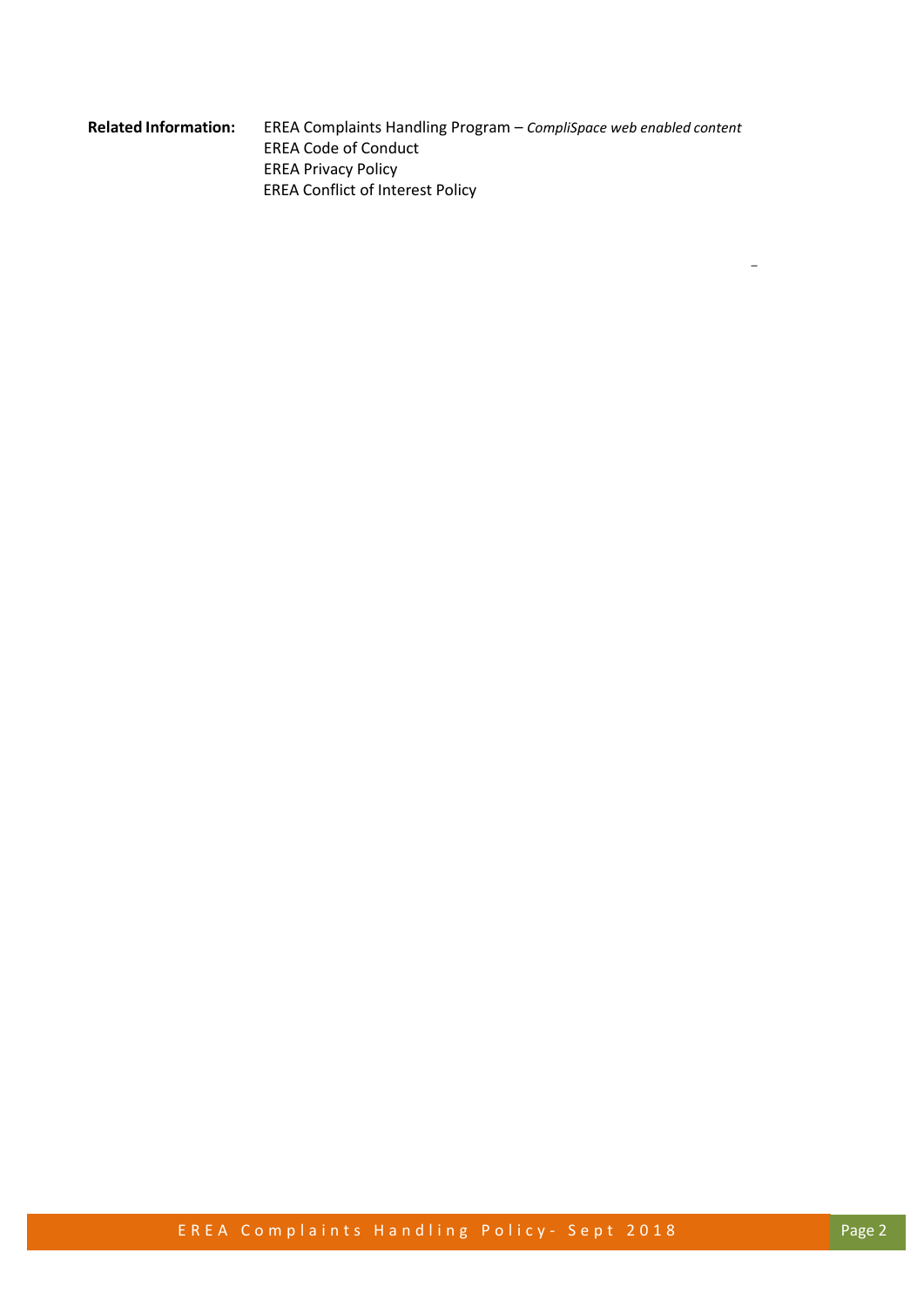

# **Complaints Handling Policy Guidelines**

## **How to make a complaint**

**Approved by EREA Board: 24 September 2018**

COMPLAINTS MANAGEMENT POLICY GUIDELINES\_SEPTEMBER 2018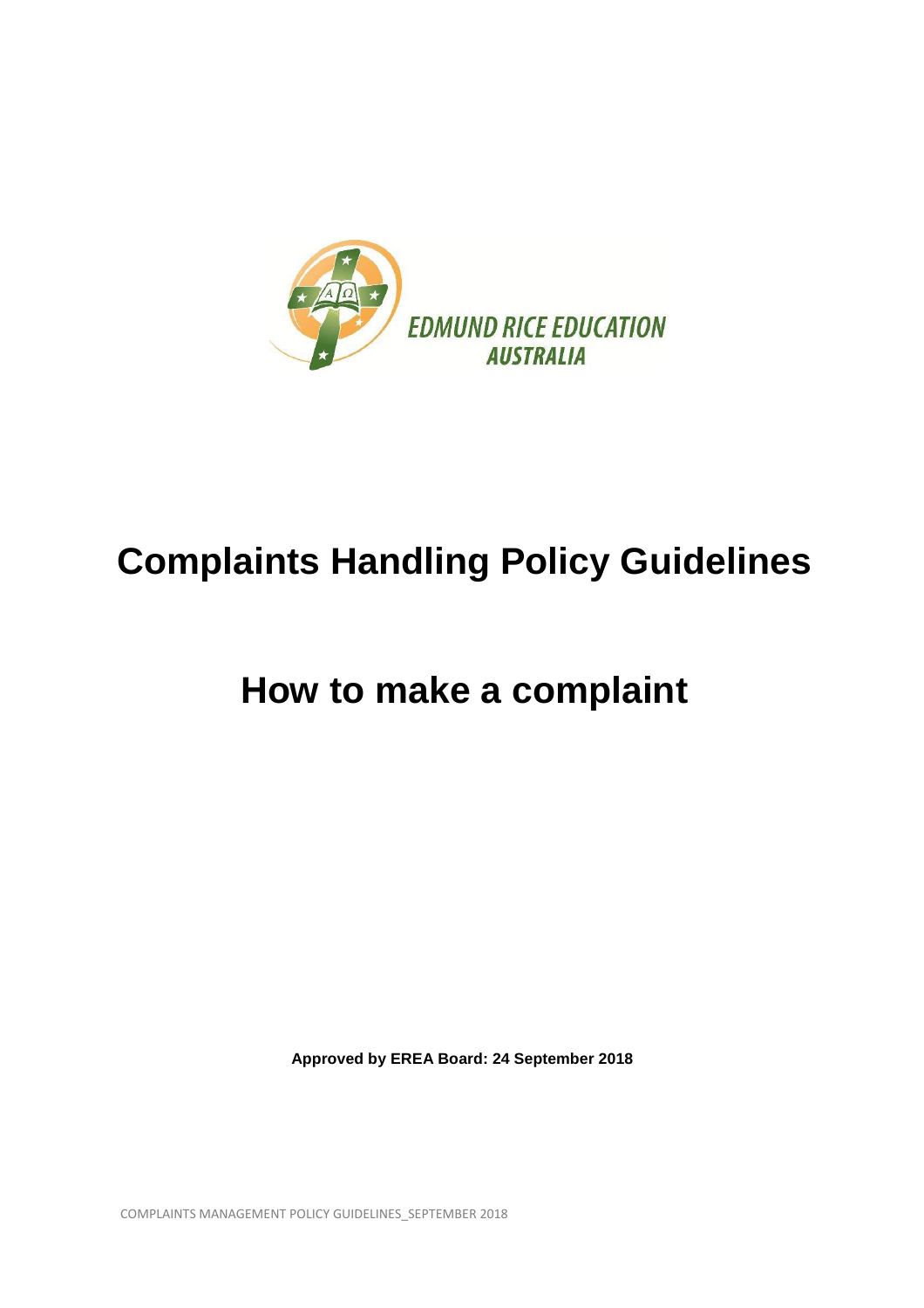### **EREA Complaints Management Policy Guidelines**

#### **Introduction**

Edmund Rice Education Australia (EREA) recognises that from time to time there might be instances where individuals or organisations disagree with the way EREA or one of its schools has handled matters and may wish to lodge a complaint. Such individuals may include parents, students, suppliers, local residents, and other external bodies with whom EREA or its schools have dealings.

EREA encourages honest feedback and takes valid complaints or concerns that may be raised seriously. EREA acknowledges that complaints present an opportunity to improve service delivery and is committed to resolving complaints in an efficient, fair and timely manner. EREA recognizes that its complaints handling procedures must be fair to the complainant as well as the person about whom the complaint is made. The Complaints Handling Policy Guidelines are designed to assist people to understand our complaints handling processes.

#### **What is a Complaint?**

A complaint is an expression of dissatisfaction made to EREA, related to our services or operations, or the complaints handling process itself, where a response or resolution is explicitly or implicitly expected.

#### **EREA's Commitment**

EREA is committed to handling complaints in a manner consistent with The Charter for Catholic Schools in the Edmund Rice Tradition, modelling the Gospel practices of forgiveness and reconciliation by the manner in which conflict is resolved. This involves respecting, where reasonably appropriate, confidentiality and adopting the principles of natural justice.

To manage complaints effectively, we have established a Complaints Handling Program in line with both the international complaints handling standard (ISO 10002:2014 Quality management – Customer satisfaction – Guidelines for complaints handling in organizations), and the Australian/New Zealand complaints handling standard (AS/NZS 10002:2014 Guidelines for complaint management in organizations).

Our program includes the establishment of an online complaints management system which allows us to effectively capture, manage and report on complaints. Regular analysis of complaints received and the implementation of rectification action, where deficiencies are identified, are key to EREA's commitment.

#### **Informal Complaints Resolution**

The vast majority of issues causing concern in schools can be handled quickly and in an informal manner. In most cases these issues can be resolved at the school level through informal discussions with appropriate staff members.

While complaints received by EREA are likely to be more formal in nature, informal complaints may still be received from time to time. Even if an issue is able to be resolved informally, all staff are required to log issues through our complaints management system so we are able to identify any systemic issues arising, and take appropriate rectification action.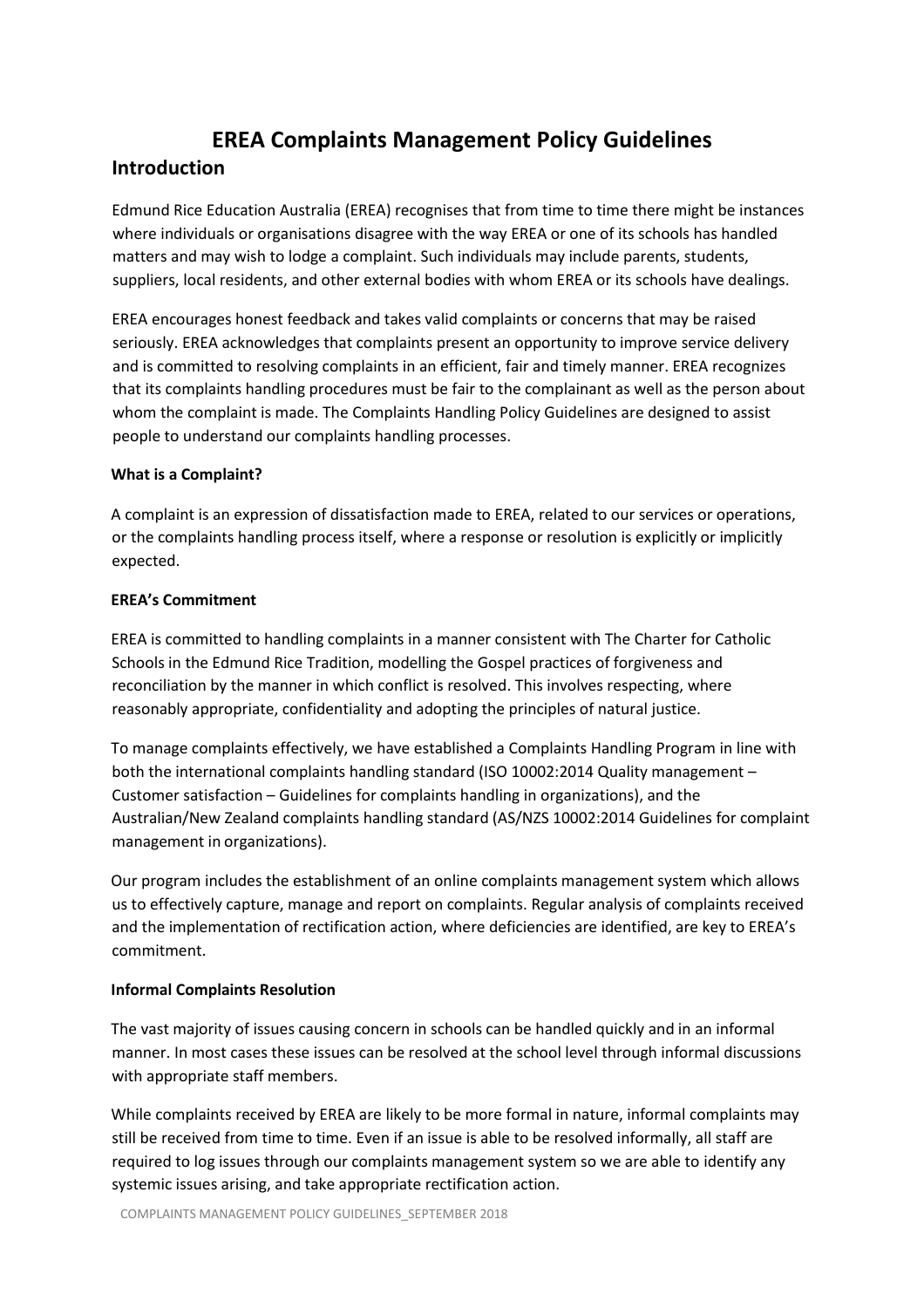#### **How Do I Make a Formal Complaint?**

If you have been unable to resolve a matter informally, or simply wish to make a formal complaint you can do so by any of the following means:

- 1. Sending an email to [complaints@erea.edu.au.](mailto:complaints@erea.edu.au)
- 2. Writing a letter to Edmund Rice Education Australia addressed to "The ComplaintsManager".
- 3. Telephoning Edmund Rice Education Australia to register your concern.

All formal complaints will be logged into our online complaints management system and managed in accordance with the following procedure. EREA will accept anonymous complaints and will carry out an investigation of the issues raised where there is sufficient information provided.

NB. All school-related complaints **\*** must be addressed to the school Principal in the first instance and with reference to the school's Complaints Handling Policy.

**\*** Such complaints may relate to matters of enrolment, student exclusions, school fees, student behaviour management and local community concerns related to the school site.

#### **Our Internal Complaints Handling Process**

**Step 1** – Valid formal complaints are promptly logged through our online complaints management system where they are screened by one of our Complaints Officers \*, or in the case of complaints against the EREA Executive, by the EREA Complaints Manager.

**Step 2** – Valid complaints will be acknowledged in writing, as soon as practicable (within 10 business days), and allocated a status, priority and target resolution date.

**Step 3** – The Complaints Officer \* will commence an investigation (within 10 business days of step 2) into the issues raised, following principles of procedural fairness and natural justice, and make a determination.

**Step 4** - Following the determination, if appropriate, the Complaints Officer\* will formulate a resolution and provide a written response to the complainant (within 20 business days of a determination in step 3). The matter will be closed if this response is accepted.

**Step 5** - If the initial response is not acceptable the matter will be reviewed internally by the Executive Director or the Executive Director's delegate (within 14 business days of receipt of a written complaint about the determination in step 4), who may seek additional information or submissions from the relevant parties. The matter will be closed if the response of the Executive Director, or their delegate, is accepted. If the response of the Executive Director or their delegate is not accepted by the complainant, the matter may, at the direction of the complainant, be referred to the process outlined in step 7.

**Step 6** - Valid complaints received, either verbal or written, will be entered into our Complaints Register and, where appropriate, a corrective action request will be made to address any underlying processes which the complaints investigation revealed may require improvement (at a time appropriate under the circumstances).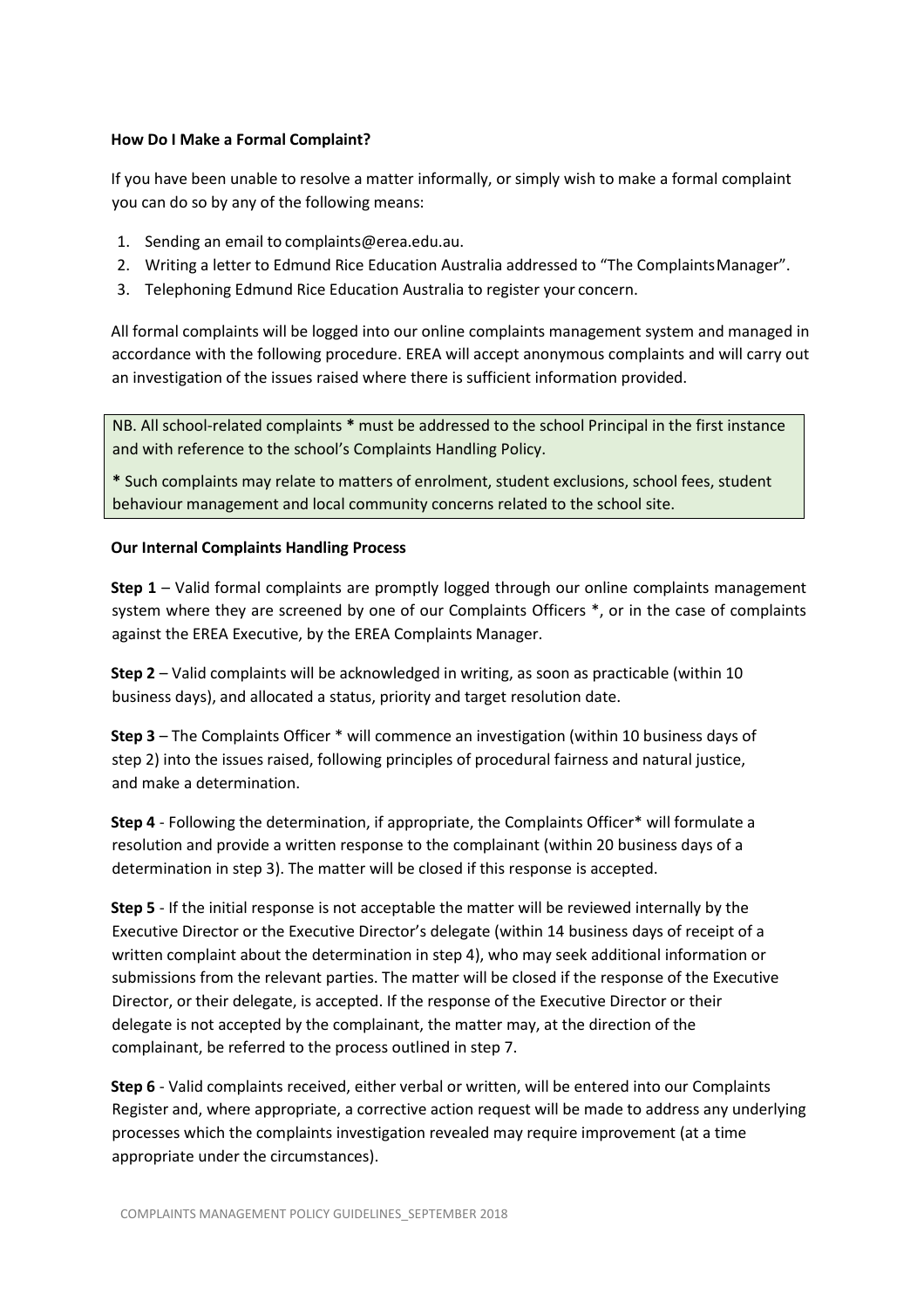**Step 7** - If the matter remains unresolved, the complainant may pursue external resolution alternatives such as external mediation or conciliation.

*\* Where complaints relate to school operations, the appropriate EREA Regional Director will act as the Complaints Officer. Where complaints relate to EREA National or Regional Office operations, the appropriate EREA National Director will act as the Complaints officer.*

#### **Who Handles Complaints?**

At the school level against:

- (a) a student / young person, parent or volunteer the Principal of a School / Network or his/her delegate;
- (b) a teacher the Principal of a School / Network or his/her delegate;
- (c) a member of the Senior Leadership Team of a School the Principal of a School / Network or his/her delegate;
- (d) the Principal of a School Network the EREA Regional Director / Chair Youth+, or his/her delegate;
- (e) a Member of a School / Network Board the Principal of a School / Network and the EREA Regional Director / Chair Youth+, who will work with the Chair of the School / Network Board;
- (f) the Chair of a School / Network Board the EREA Regional Director / Chair Youth+.

At EREA National and Regional level against:

- (a) a non-school employee of EREA the Deputy Executive Director of EREA or his/herdelegate;
- (b) a member of EREA Executive the Deputy Executive Director of EREA or his/her delegate;
- (c) the Deputy Executive Director of EREA the Chair of the EREA Board or his/her delegate;
- (d) the Executive Director of EREA the Chair of the EREA Board or his/her delegate;
- (e) a member of the EREA Board the Chair of the EREA Board or his/her delegate;
- (f) the Chair of the EREA Board the President of the EREA Council or his/her delegate;
- (g) a member of the EREA Council the President of the EREA Council or his/her delegate;
- (h) the President of the EREA Council external investigation only.